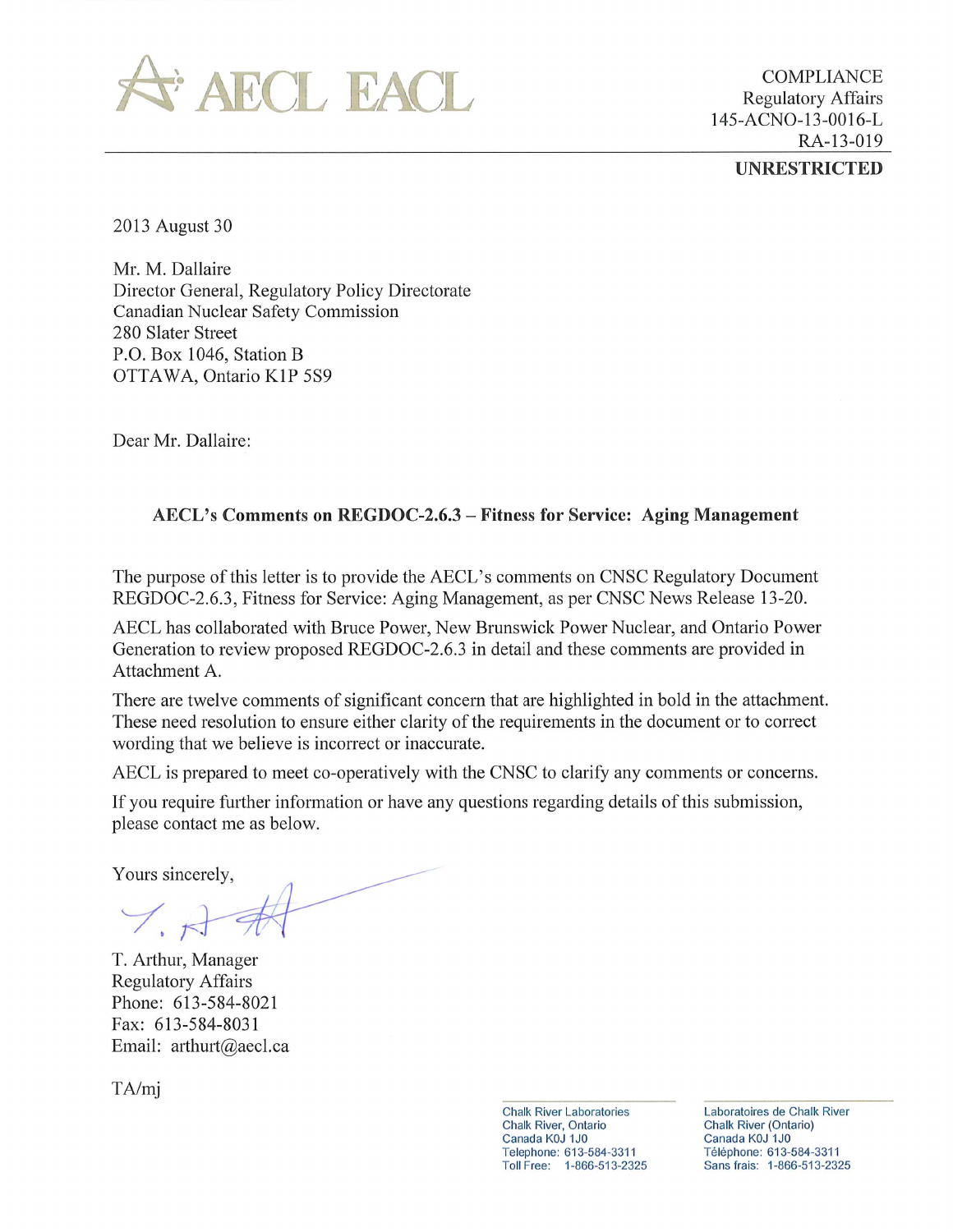| $\mathbf{c}$ | C. Carrier (CNSC)                   | Consultations (CNSC)          |                            |                          |
|--------------|-------------------------------------|-------------------------------|----------------------------|--------------------------|
|              | S. K. Cotnam<br>D. Hill             | C. de Vries<br>S. Klein       | J.D. Garrick<br>R.M. Lesco | G. Hamilton<br>A. Melnyk |
|              | S. Mistry<br>$>CR$ CNSC Site Office | K.L. Smith<br>$>CR$ Licensing | C.E. Taylor<br>$>$ SRC     | R. Walker                |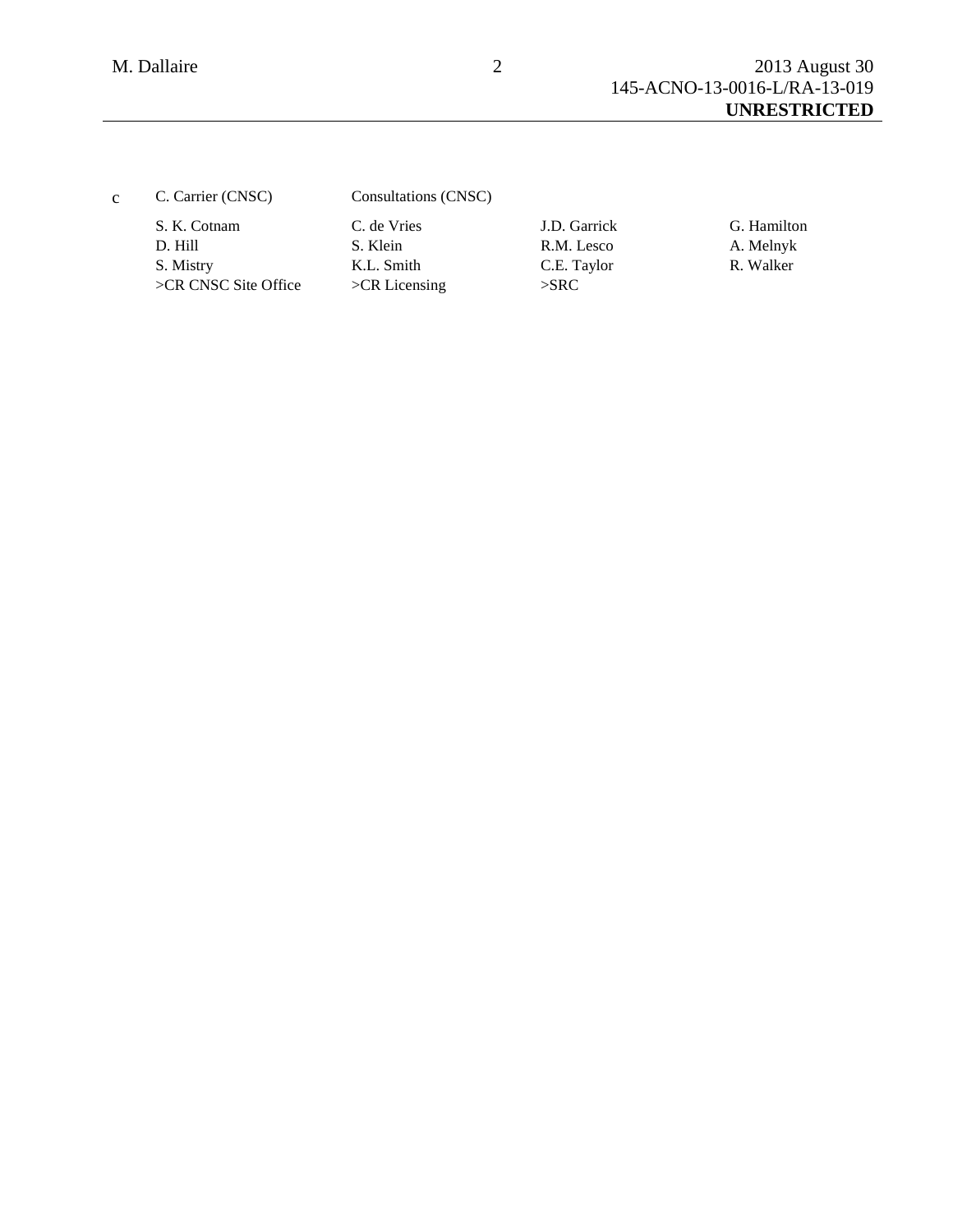## **Attachment A**

## **AECL Comments on REGDOC-2.6.3, Fitness for Service: Aging Management**

| <b>Item</b>             | <b>Document Section/</b><br><b>Excerpt of Section</b> | <b>Industry Issue</b>                                                                                                      | <b>Suggested Change(s)</b>                                                                                                                                                                                                                                           | Impact on Industry ( <i>major</i><br>comment only) |
|-------------------------|-------------------------------------------------------|----------------------------------------------------------------------------------------------------------------------------|----------------------------------------------------------------------------------------------------------------------------------------------------------------------------------------------------------------------------------------------------------------------|----------------------------------------------------|
|                         | General                                               | REGDOC 2.6.3 refers to the CSA N284.5 standard<br>throughout document, whereas the correct CSA<br>reference is CSA N285.5. | Replace<br>"CSA N284.5 Periodic inspection of CANDU<br>nuclear power plant containment<br>components"<br>with<br>"CSA N285.5 Periodic inspection of CANDU<br>nuclear power plant containment<br>components"<br>Replace in Page 6 & in Page 13, and in<br>References. |                                                    |
| $\overline{\mathbf{z}}$ | Preface Section,<br>Page i<br>Important Note Box      | The "Important note" box is cut off.<br>There are words that are not legible at the<br>bottom of the box.                  | Increase the size of the box so that all text is<br>visible.                                                                                                                                                                                                         |                                                    |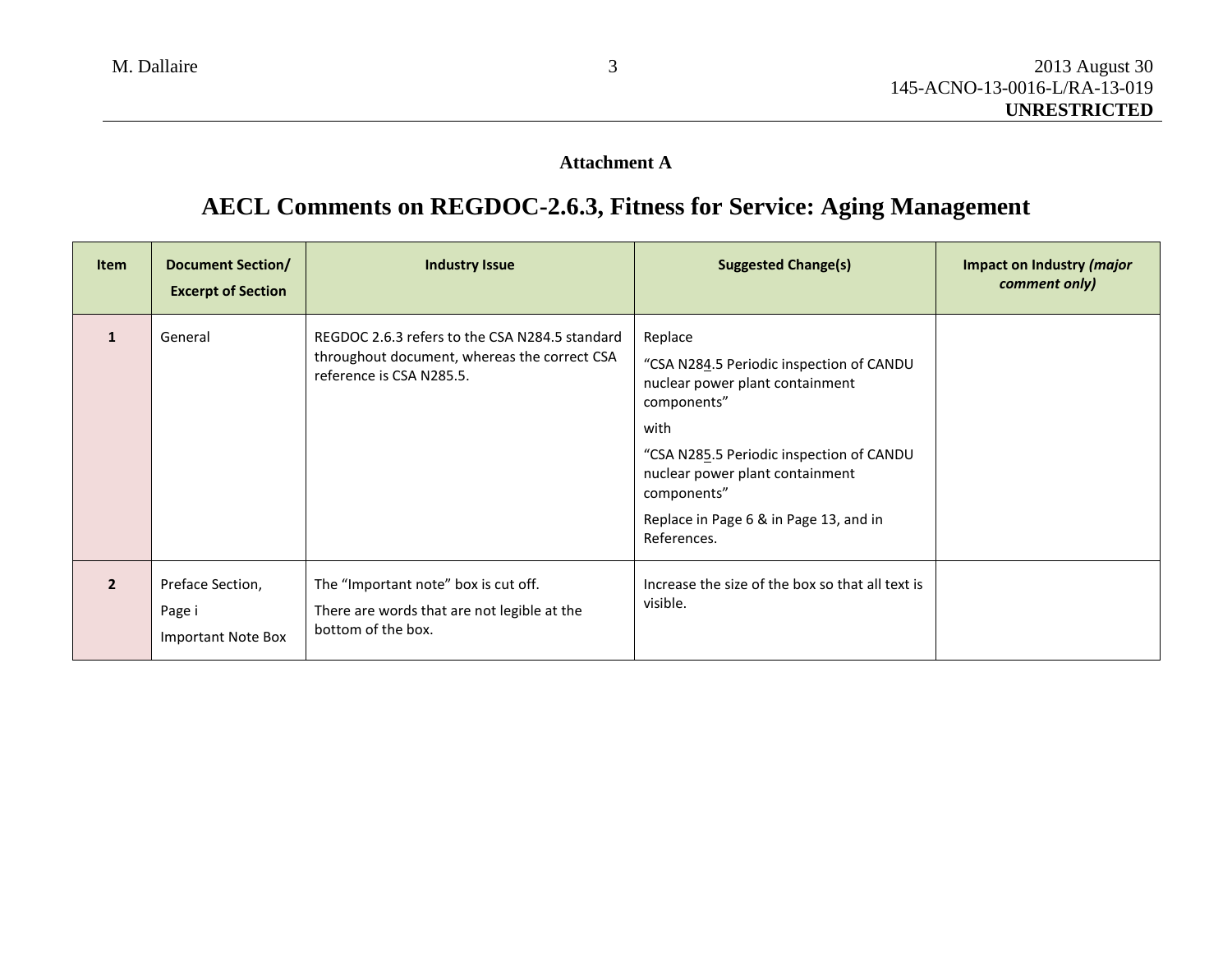| <b>Item</b>             | <b>Document Section/</b><br><b>Excerpt of Section</b>                                                                                            | <b>Industry Issue</b>                                                                                                                                                                                                                                                                                                                                                                                                                                                                                                                                                                                                                                                                                       | <b>Suggested Change(s)</b>                                                                                                                                                                                                                                                                                                               | Impact on Industry (major<br>comment only)                                                                                  |
|-------------------------|--------------------------------------------------------------------------------------------------------------------------------------------------|-------------------------------------------------------------------------------------------------------------------------------------------------------------------------------------------------------------------------------------------------------------------------------------------------------------------------------------------------------------------------------------------------------------------------------------------------------------------------------------------------------------------------------------------------------------------------------------------------------------------------------------------------------------------------------------------------------------|------------------------------------------------------------------------------------------------------------------------------------------------------------------------------------------------------------------------------------------------------------------------------------------------------------------------------------------|-----------------------------------------------------------------------------------------------------------------------------|
| $\overline{\mathbf{3}}$ | <b>Preface Section</b><br>Page i<br><b>Important Note Box</b><br><b>First Sentence</b><br>(see also<br>Glossary definition<br>'licensing basis') | The first line states:<br>"Where referenced in a license either directly or<br>indirectly (such as through licensee-referenced<br>documents), this document is part of the<br>licensing basis for a regulated facility or<br>activity."<br>The implication of this statement is that any<br>document the utility references becomes part of<br>the licensing basis. This should not be the case.<br>There is a definition of licensing basis in the<br>REGDOC 2.6.3 document which is slightly<br>different in wording from that approved by the<br>Commission in the INFO document. The wording<br>potentially expands the documents comprising<br>the licensing basis from that previously<br>understood. | The statement, in the first line, has to be<br>consistent with the INFO document on<br>licensing basis<br>There is an approved definition in the INFO<br>document.<br>It is recommended to use the consistent<br>definition rather than using new wording<br>which potentially changes licensing basis as<br>understood by the licensee. |                                                                                                                             |
| 4                       | General                                                                                                                                          | Reference numbers in text are not aligned with<br>list of references provided on pages 28 and 29.                                                                                                                                                                                                                                                                                                                                                                                                                                                                                                                                                                                                           | Please align the references with the list on<br>pages 28 and 29.                                                                                                                                                                                                                                                                         |                                                                                                                             |
| 5                       | General                                                                                                                                          | The document uses the term "AMPS" to refer to<br>Aging Management programs (section 1.1)<br>, however throughout the document the term<br>AMPS also refers to aging management plans,<br>i.e., 'AMPs' for the individual SSCs are plans<br>rather than programs.                                                                                                                                                                                                                                                                                                                                                                                                                                            | Recommend not using the acronym AMPS<br>use the terms AM program or AM plan<br>where appropriate                                                                                                                                                                                                                                         | If industry comment not<br>implemented there will be<br>confusion and could lead to<br>inconsistency across the<br>industry |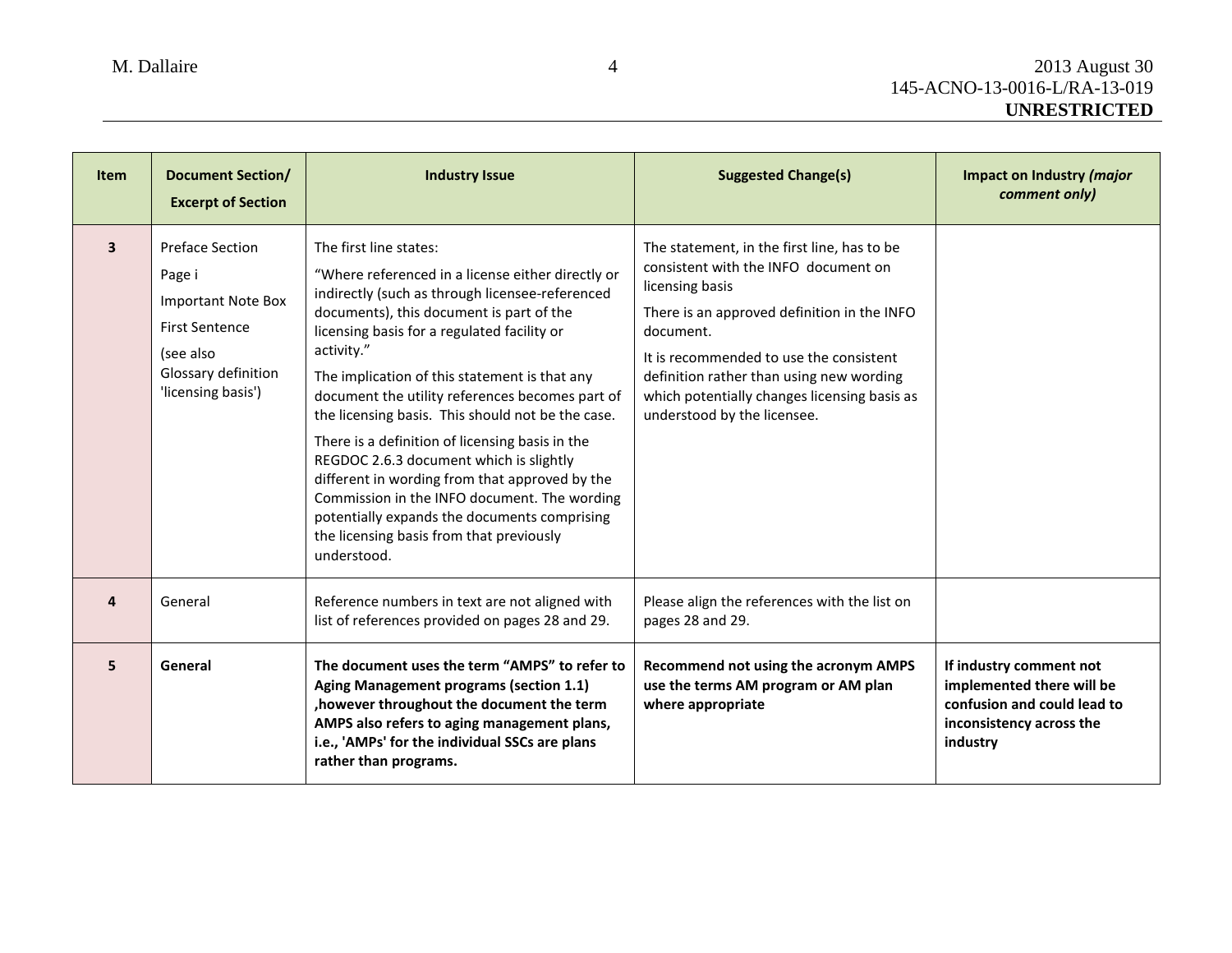| <b>Item</b>    | <b>Document Section/</b><br><b>Excerpt of Section</b> | <b>Industry Issue</b>                                                                                                                                                                                                                                                                                                              | <b>Suggested Change(s)</b>                                                                                                                                                                                                                                                                                                                                                                                              | <b>Impact on Industry (major</b><br>comment only)                                                                                               |
|----------------|-------------------------------------------------------|------------------------------------------------------------------------------------------------------------------------------------------------------------------------------------------------------------------------------------------------------------------------------------------------------------------------------------|-------------------------------------------------------------------------------------------------------------------------------------------------------------------------------------------------------------------------------------------------------------------------------------------------------------------------------------------------------------------------------------------------------------------------|-------------------------------------------------------------------------------------------------------------------------------------------------|
| 6              | General                                               | This document does not specifically address<br>station "System Health Monitoring" and their<br>important role in station aging management.                                                                                                                                                                                         | Add under section 4.4.3, a reference to<br>system health monitoring<br>It is recommended to add a reference to<br>the "System Health Monitoring" in sections<br>relevant to "Aging Evaluation" and<br>"Condition Assessment", i.e. sections 4.4<br>and 4.5. This change will allow the industry<br>to demonstrate compliance with REGDOC<br>2.6.3 through system health monitoring<br>and avoid duplication of efforts. | Allows industry to show<br>compliance with certain<br>requirements of REGDOC 2.6.3<br>through system health<br>monitoring.                      |
| $\overline{7}$ | General                                               | Industry understands that REGDOC-2.6.3 is<br>intended to apply to all licensees whether they<br>are a multi-unit NPP, a single unit NPP or a<br>research reactor. It is understood that the goal<br>of an aging management program as described<br>by REGDOC-2.6.3 remains the same regardless<br>of the type of nuclear facility. | It should be acknowledged that the<br>fundamental differences in design,<br>management structure, and complexity of<br>each type of facility may dictate different<br>approaches to achieve the common goal of<br>an Aging Management Program.                                                                                                                                                                          | The impact of not addressing<br>industry comments here is that<br>smaller licensees will be<br>adversely impacted in terms of<br>program effort |
| 8              | <b>General Comment</b><br>regarding SSC AMPs          | The 'AMPs' for the individual SSCs could be plans<br>rather than programs                                                                                                                                                                                                                                                          | The document should recognize that some<br>licensees use life cycle management plans,<br>others use aging management plans.<br>It is recommended that the guidance<br>sections of the text (such as Section 4.6) be<br>revised to acknowledge that AMPs include<br>different types of plans or programs such as:<br>Aging Management Plans, Life Cycle<br>Management Plans, Engineering and<br>Component Programs, etc. |                                                                                                                                                 |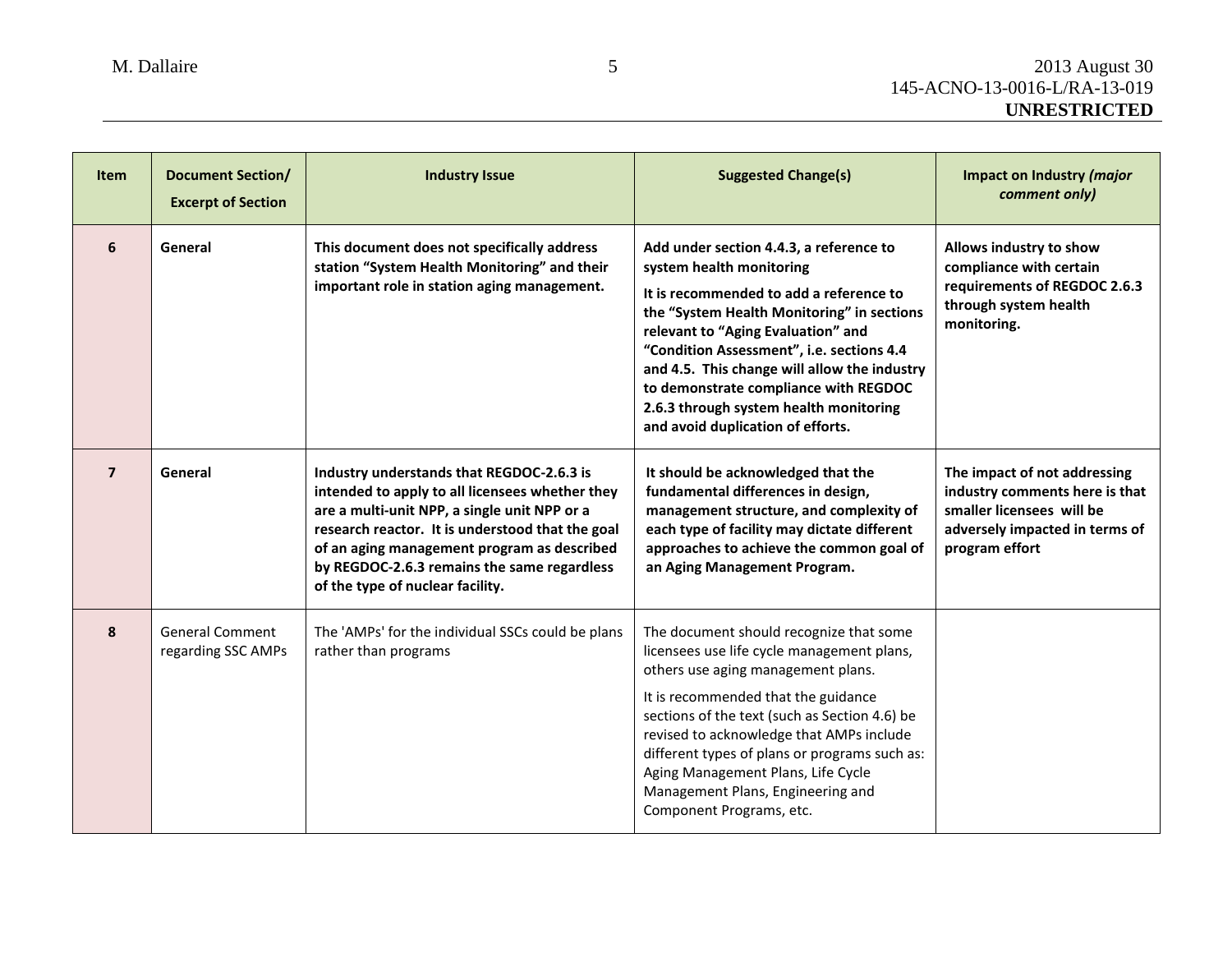| <b>Item</b> | Document Section/<br><b>Excerpt of Section</b> | <b>Industry Issue</b>                                                                                                                                                                                                                                                                                                                                                                                                                                                                                                                                                                                                                                                          | <b>Suggested Change(s)</b>                                                                                                                                                                                                                                                                                                                                                                                     | Impact on Industry (major<br>comment only)                                                                                                                                                                                                                                                                                                                                                                      |
|-------------|------------------------------------------------|--------------------------------------------------------------------------------------------------------------------------------------------------------------------------------------------------------------------------------------------------------------------------------------------------------------------------------------------------------------------------------------------------------------------------------------------------------------------------------------------------------------------------------------------------------------------------------------------------------------------------------------------------------------------------------|----------------------------------------------------------------------------------------------------------------------------------------------------------------------------------------------------------------------------------------------------------------------------------------------------------------------------------------------------------------------------------------------------------------|-----------------------------------------------------------------------------------------------------------------------------------------------------------------------------------------------------------------------------------------------------------------------------------------------------------------------------------------------------------------------------------------------------------------|
| 9           | <b>Section 2</b><br><b>General Concepts</b>    | REGDOC-2.6.3 acknowledges CSA (including<br>several CSA Standards/Series, e.g. CSA N285,<br>N286, N287, N290.13) as an example of an<br>"external outside support organization".<br>REGDOC-2.6.3 states that "in practice", aging<br>management requires the "involvement and<br>support" of CSA standards (and other<br>regulatory documents). In other words, these<br>various CSA standards can and do serve as<br>governance documents, or specific references,<br>for elements of a station aging management<br>program. REGDOC-2.6.3 goes on to say that<br>these various CSA standards "contribute to<br>aging management," but "that is not their<br>primary purpose". | There is no CSA Standard for NPP Aging<br>Management. It is suggested that the CNSC<br>and industry consider the development of a<br><b>CSA Standard specific to NPP Aging to</b><br>provide clarity and specificity to<br>implementation of an aging management<br>program. Suggest that within the 5 year<br>revision cycle for REGDOC 2.6.3 that a CSA<br>standard is developed to REPLACE REGDOC<br>2.6.3. | From a licensee's perspective,<br><b>CSA Standards provide very</b><br>specific requirements for<br>program content, and hence,<br>clarity. CSA standard<br>development is also a<br>collaborative effort between<br>regulatory authorities, industry<br>participants, and experts to<br>produce a specific set of<br>purposeful and practical<br>requirements to achieve the<br>intended goal of the standard. |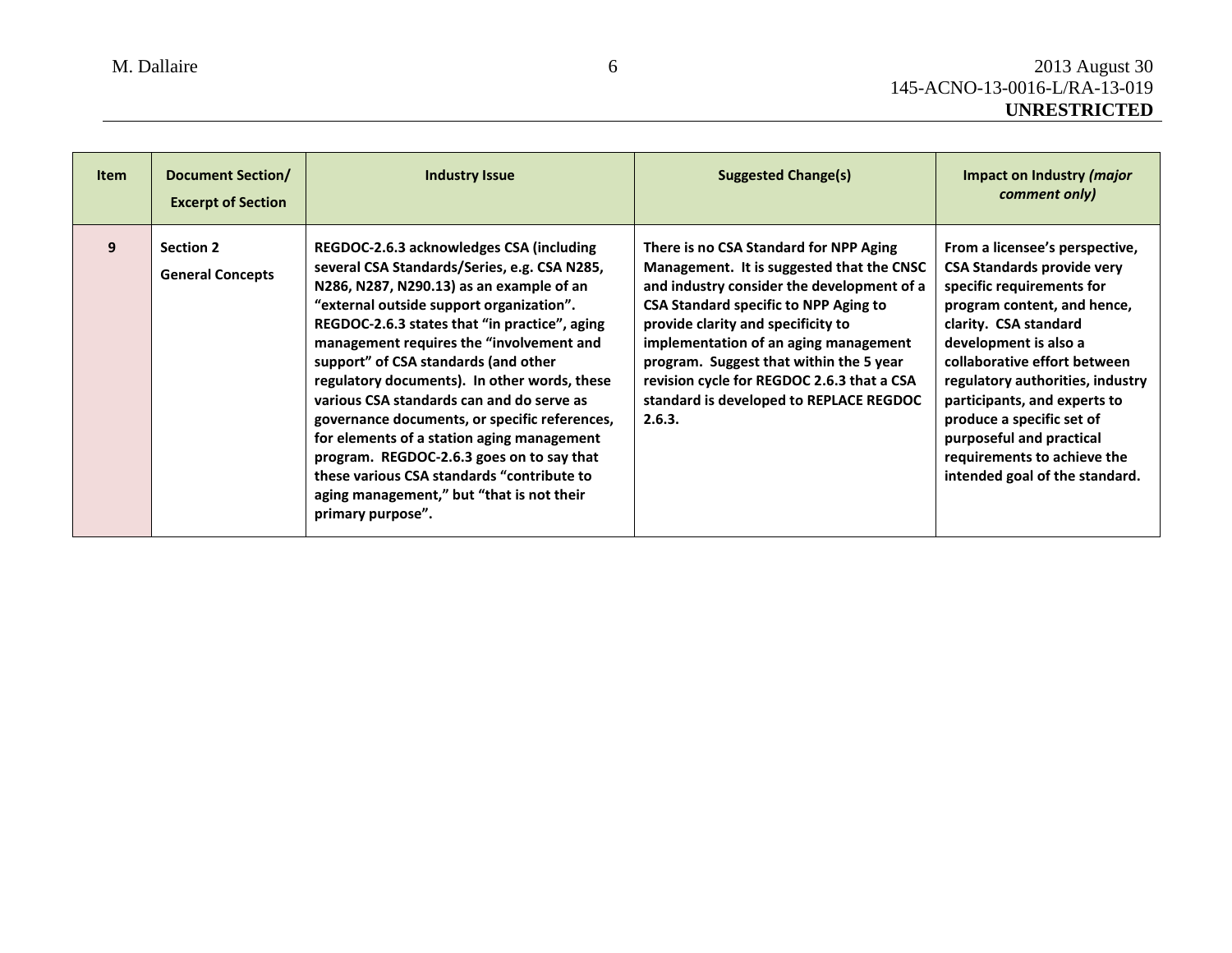| <b>Item</b> | <b>Document Section/</b><br><b>Excerpt of Section</b>                                                                                                                                                                                                                                 | <b>Industry Issue</b>                                                                                                                                                                                                                                                                                                                                                                                                                                                                                                                                                                                                                                                                                                                                                  | <b>Suggested Change(s)</b>                                                                                                                                                 | Impact on Industry (major<br>comment only) |
|-------------|---------------------------------------------------------------------------------------------------------------------------------------------------------------------------------------------------------------------------------------------------------------------------------------|------------------------------------------------------------------------------------------------------------------------------------------------------------------------------------------------------------------------------------------------------------------------------------------------------------------------------------------------------------------------------------------------------------------------------------------------------------------------------------------------------------------------------------------------------------------------------------------------------------------------------------------------------------------------------------------------------------------------------------------------------------------------|----------------------------------------------------------------------------------------------------------------------------------------------------------------------------|--------------------------------------------|
| 10          | Section 2.2<br>Page 6,<br>4th paragraph<br>"Inspection and<br>surveillance<br>programs provide<br>information used to<br>confirm the current<br>condition or fitness<br>for service of these<br>SSCs, but this<br>information<br>addresses only the<br>CHECK activity in<br>Figure 1. | Assuming "these SSC's" refers to reactor<br>components, fuel channels, feeders, SGs etc.,<br>this statement disregards the information<br>submitted to the regulator in accordance with<br>CSA N285.4, which requires that the NPP submit<br>inspection and assessment reports that must<br>demonstrate the component remains fit for<br>service until next PIP window.<br>Therefore, N285.4 does not just require a CHECK<br>of the current condition, it requires projecting<br>forward. If component is not fit for service,<br>standard requires the NPP to disposition (i.e.<br>ACT by saying why it's OK to return to power),<br>set path forward (i.e. PLAN future inspection or<br>mitigating action), execute subsequent<br>inspection/maintenance (i.e. DO). | Suggest replacing with:<br>"Inspection and surveillance programs<br>provide information used to confirm the<br>current condition or fitness for service of<br>these SSCs." |                                            |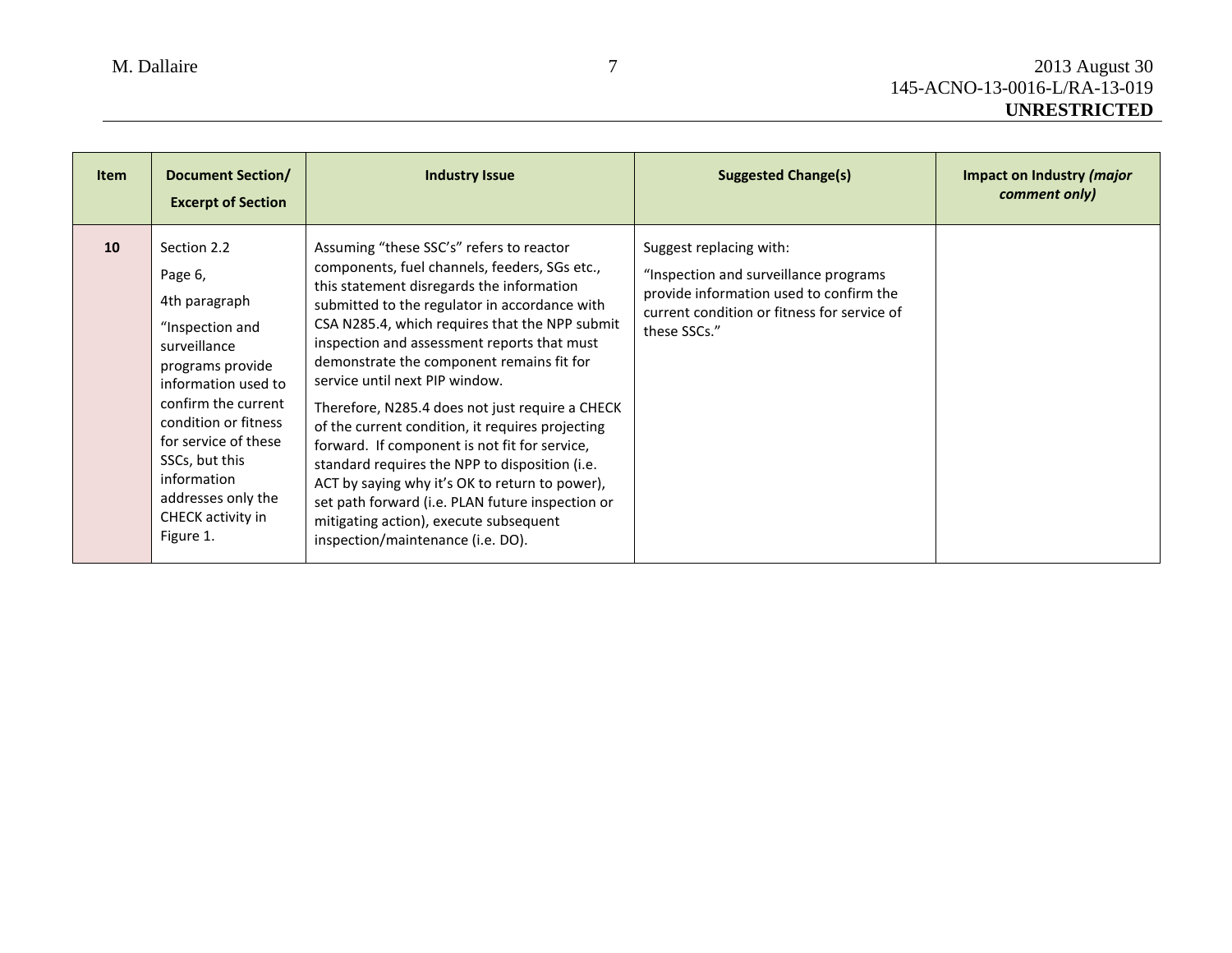| <b>Item</b> | <b>Document Section/</b><br><b>Excerpt of Section</b>  | <b>Industry Issue</b>                                                                                                                                                                                                                                                                                                                                | <b>Suggested Change(s)</b>                                                                                                                                                                                                                                                                                                                                                                                                                                                                                                                                                                                                      | Impact on Industry ( <i>major</i><br>comment only) |
|-------------|--------------------------------------------------------|------------------------------------------------------------------------------------------------------------------------------------------------------------------------------------------------------------------------------------------------------------------------------------------------------------------------------------------------------|---------------------------------------------------------------------------------------------------------------------------------------------------------------------------------------------------------------------------------------------------------------------------------------------------------------------------------------------------------------------------------------------------------------------------------------------------------------------------------------------------------------------------------------------------------------------------------------------------------------------------------|----------------------------------------------------|
| 11          | Section 2.2<br>Page 6<br>$1st$ and $3rd$<br>paragraphs | The use of pronouns, e.g. "they" and<br>"themselves"' are often unclear as to the subject<br>to which 'they' refer to.<br>It is recommended to avoid using pronouns to<br>refer to program, processes, or plans in this<br>regulatory document and is such cases, to<br>remove 'they', and 'themselves' and replace<br>them with clearer statements. | Page 6, second paragraph:<br>While each of these facility programs<br>It is suggested to remove "in themselves<br>"and replace with:<br>"While each of these facility programs and<br>processes contribute to aging management,<br>this is usually not their primary purpose or<br>focus; none of these programs or processes,<br>in themselves, provides a complete program<br>or process for managing the aging of SSCs."<br>Page 6, fourth paragraph:<br>"They typically do not include passive,"<br>Replace with:<br>"Reliability and Maintenance programs [14,<br>15] typically do not include passive, long-life<br>SSCs" |                                                    |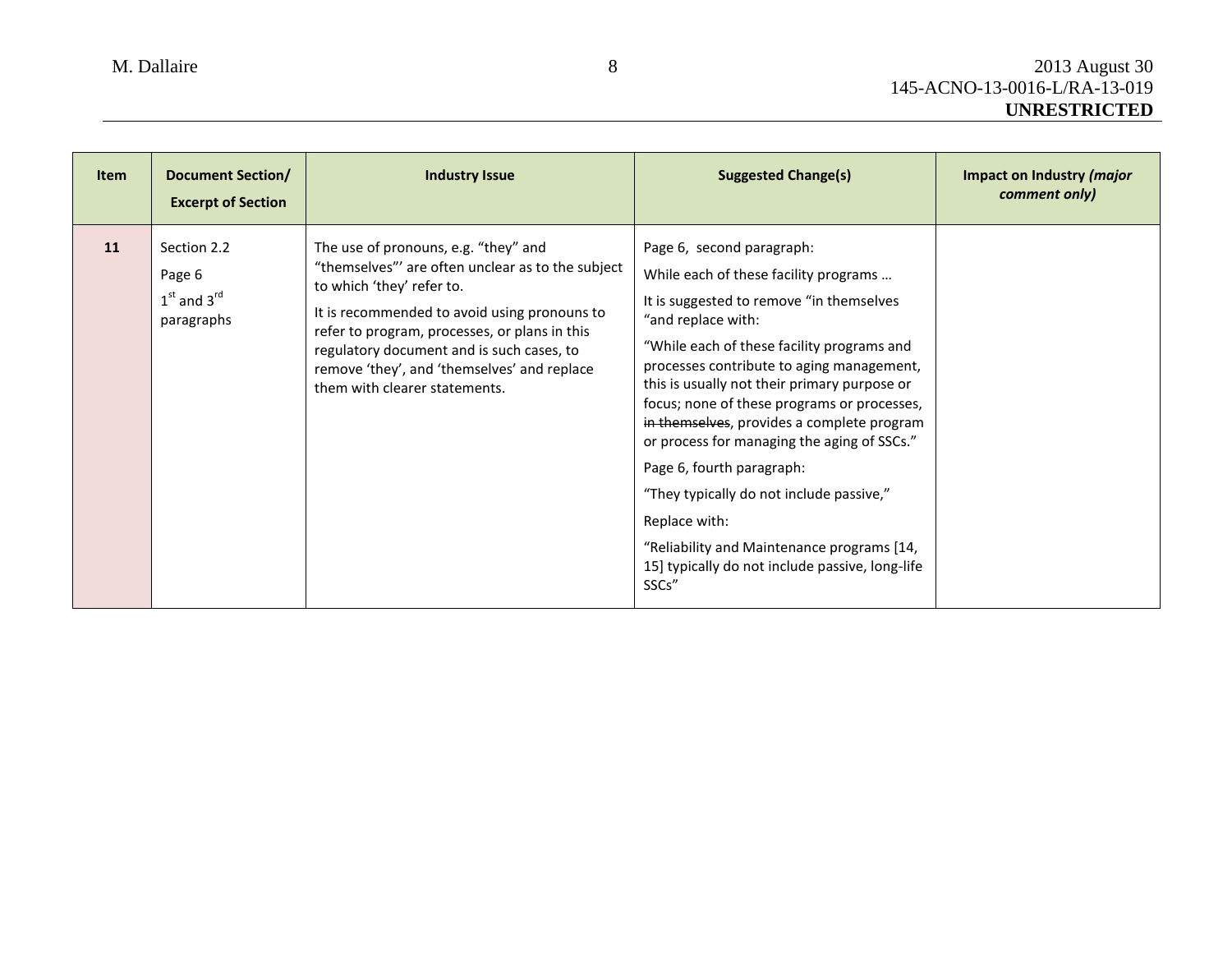| <b>Item</b> | <b>Document Section/</b><br><b>Excerpt of Section</b>                                                                                                                                                            | <b>Industry Issue</b>                                                                                                                                                                                                                                                                           | <b>Suggested Change(s)</b>                                                                                                                                                                                                                                                                                                                                                                                   | Impact on Industry (major<br>comment only) |
|-------------|------------------------------------------------------------------------------------------------------------------------------------------------------------------------------------------------------------------|-------------------------------------------------------------------------------------------------------------------------------------------------------------------------------------------------------------------------------------------------------------------------------------------------|--------------------------------------------------------------------------------------------------------------------------------------------------------------------------------------------------------------------------------------------------------------------------------------------------------------------------------------------------------------------------------------------------------------|--------------------------------------------|
| 12          | Section 2.2<br>Page 4<br>Item <sub>2</sub><br>"The PLAN activity<br>involves<br>This activity includes<br>making provisions for<br>spare parts and long-<br>term service<br>agreements with<br>suppliers".       | There is no special reason for using an example<br>(underlined) here while other steps do not.<br>The activity of making provisions for spare parts<br>and long-term service agreements with suppliers<br>is listed in Section 4.7 Management of<br>technological obsolescence, under Guidance. | Revise the text by removing the last<br>sentence:<br>"The PLAN activity involves coordinating,<br>integrating, and modifying existing programs<br>and activities that relate to managing the<br>aging of a system, structure or component,<br>and if necessary, developing new<br>programs." This activity includes making<br>provisions for spare parts and long-term<br>service agreements with suppliers. |                                            |
| 13          | Section 2.2<br>Page 4<br>Subsection 3 The DO<br>activity<br>The DO activity is the<br>minimization of<br>expected<br>degradation of a<br>system, structure or<br>component through<br>its "careful"<br>operation | The use of the term "careful" will lead to<br>ambiguity.                                                                                                                                                                                                                                        | Remove the word "careful".                                                                                                                                                                                                                                                                                                                                                                                   |                                            |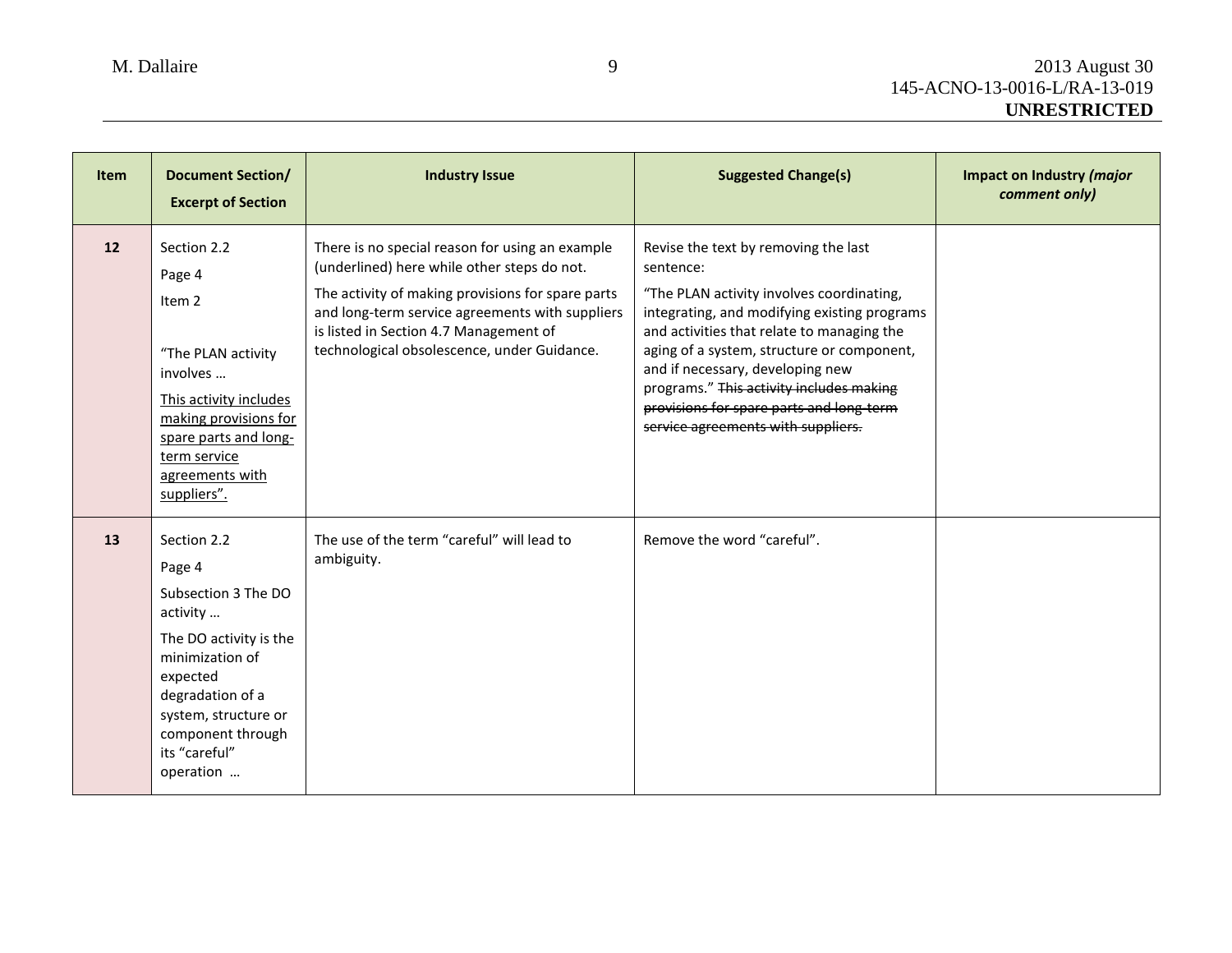| <b>Item</b> | <b>Document Section/</b><br><b>Excerpt of Section</b>                                                                                                                                                                                              | <b>Industry Issue</b>                                                                                                      | <b>Suggested Change(s)</b>                                                                                                                                                                                                                                                                                                                                                                                                                                                                                                                                                                                                                                                                                                                                                                              | Impact on Industry (major<br>comment only) |
|-------------|----------------------------------------------------------------------------------------------------------------------------------------------------------------------------------------------------------------------------------------------------|----------------------------------------------------------------------------------------------------------------------------|---------------------------------------------------------------------------------------------------------------------------------------------------------------------------------------------------------------------------------------------------------------------------------------------------------------------------------------------------------------------------------------------------------------------------------------------------------------------------------------------------------------------------------------------------------------------------------------------------------------------------------------------------------------------------------------------------------------------------------------------------------------------------------------------------------|--------------------------------------------|
| 14          | Section 2.2<br>Page 5<br>"In practice, effective<br>aging management<br>requires the<br>involvement and<br>support of many<br>internal and external<br>organizations, and<br>essential facility<br>programs and<br>processes. Examples<br>include" | These are not examples of support of many<br>internal and external organizations, these are<br>guidelines, standards, etc. | Retain the primary bullets, e.g. safety<br>analysis and remove the specific examples<br>of the standards and regulatory documents,<br>i.e. change to:<br>"In practice, effective aging management<br>requires the involvement and support of<br>many internal and external organizations,<br>and essential facility programs and<br>processes. Examples include:<br>safety analysis<br>٠<br>design, engineering change control<br>$\bullet$<br>periodic and in-service inspection<br>$\bullet$<br>program<br>equipment reliability<br>$\bullet$<br>maintenance programs<br>$\bullet$<br>environmental qualification<br>$\bullet$<br>programs<br>operating procedures, chemistry<br>$\bullet$<br>programs<br>operating experience, significant<br>$\bullet$<br>events analysis and research<br>programs" |                                            |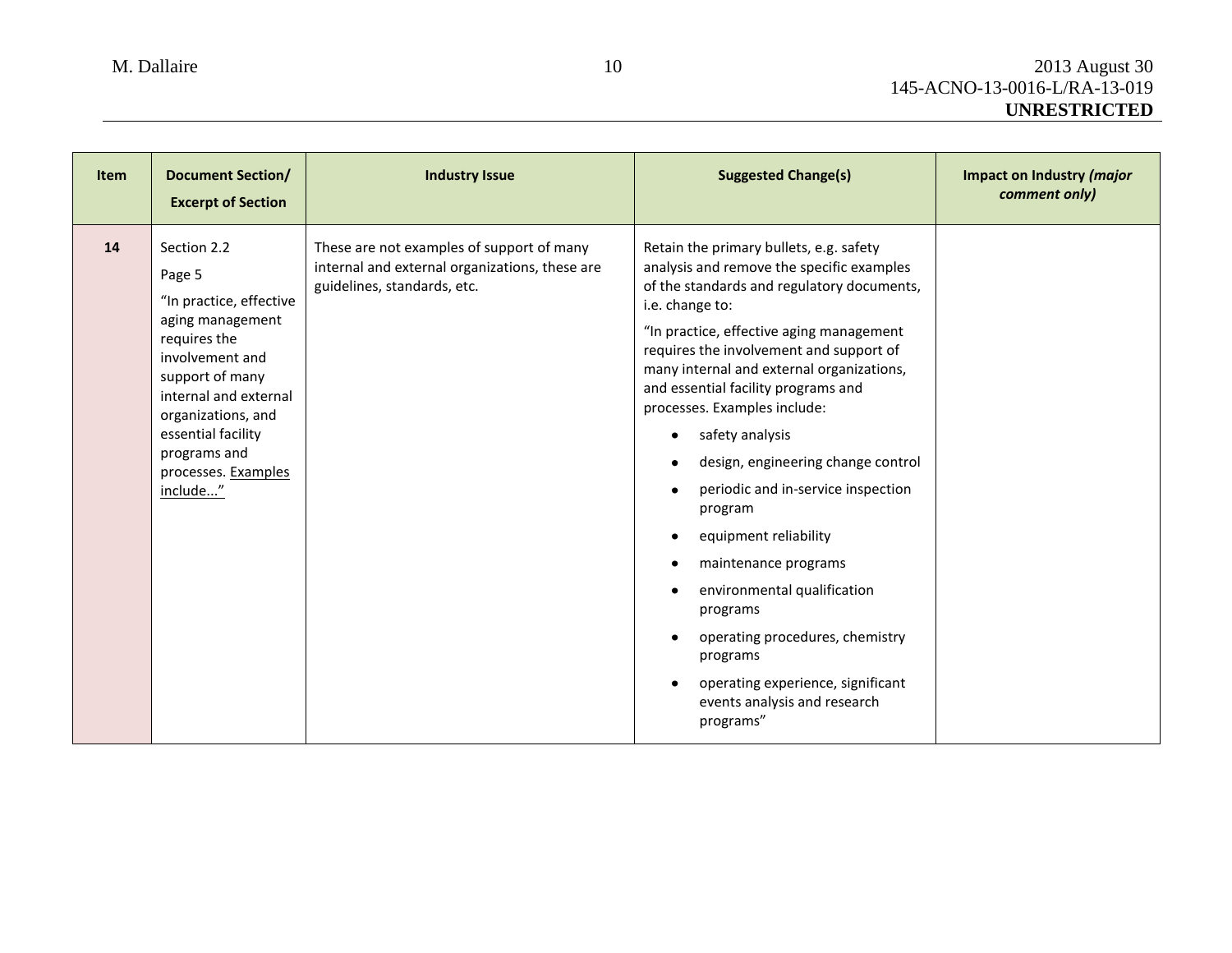| <b>Item</b> | <b>Document Section/</b><br><b>Excerpt of Section</b>                      | <b>Industry Issue</b>                                                                                                                                                                                                                                                                                                                                                                                                                                                                                                                                                                                                                                                     | <b>Suggested Change(s)</b>                                                                                                                                                                                                                                                                                                                                                                                                                                    | Impact on Industry (major<br>comment only) |
|-------------|----------------------------------------------------------------------------|---------------------------------------------------------------------------------------------------------------------------------------------------------------------------------------------------------------------------------------------------------------------------------------------------------------------------------------------------------------------------------------------------------------------------------------------------------------------------------------------------------------------------------------------------------------------------------------------------------------------------------------------------------------------------|---------------------------------------------------------------------------------------------------------------------------------------------------------------------------------------------------------------------------------------------------------------------------------------------------------------------------------------------------------------------------------------------------------------------------------------------------------------|--------------------------------------------|
| 15          | Section 2.2<br>Page 7<br>2nd paragraph                                     | The examples in this paragraph will create<br>confusion.<br>"For example, the critical life-limiting NPP SSCs of<br>current CANDU reactors - such as fuel channels,<br>heat transport feeder piping, steam generators,<br>reactor assembly and structures, and<br>containment structures - will have detailed life<br>cycle management plans, as will their SSC-specific<br>AMPs. Other types of mechanistic-based AMPs<br>include flow-accelerated corrosion and fatigue<br>monitoring."                                                                                                                                                                                 | Remove examples from text:<br>"For example, the critical life-limiting NPP<br>SSCs of current CANDU reactors - such as<br>fuel channels, heat transport feeder piping,<br>steam generators, reactor assembly and<br>structures, and containment structures-<br>will have detailed life cycle management<br>plans, as will their SSC-specific AMPs. Other<br>types of mechanistic-based AMPs include<br>flow-accelerated corrosion and fatigue<br>monitoring." |                                            |
| 16          | Page 7,<br>Section 3.0,<br>"Proactive Strategy<br>for Aging<br>Management" | The lifecycle phases of a NPP are documented<br>as: design, construction, commissioning,<br>operation, and decommissioning. However,<br>there are other phases referred to as<br>Stabilization Activities Phase (SAP) and Storage<br>and Surveillance Phase (SSP)<br>SAP & SSP phases may be considered as a subset<br>of decommissioning. Safety concerns could be<br>any equipment related to irradiated fuel bay<br>operations, shutdown cooling, and core de-<br>fuelling activities (fuelling machines and fuel<br>transfer system equipment). Since section 3.5 is<br>very brief on decommissioning, no major change<br>is recommended. SAP & SSP may be mentioned. | Add to Guidance section:<br>"SAP & SSP phases may be considered as a<br>subset of decommissioning."<br>In addition, further explanation for section<br>3.5 guidance might be required.                                                                                                                                                                                                                                                                        |                                            |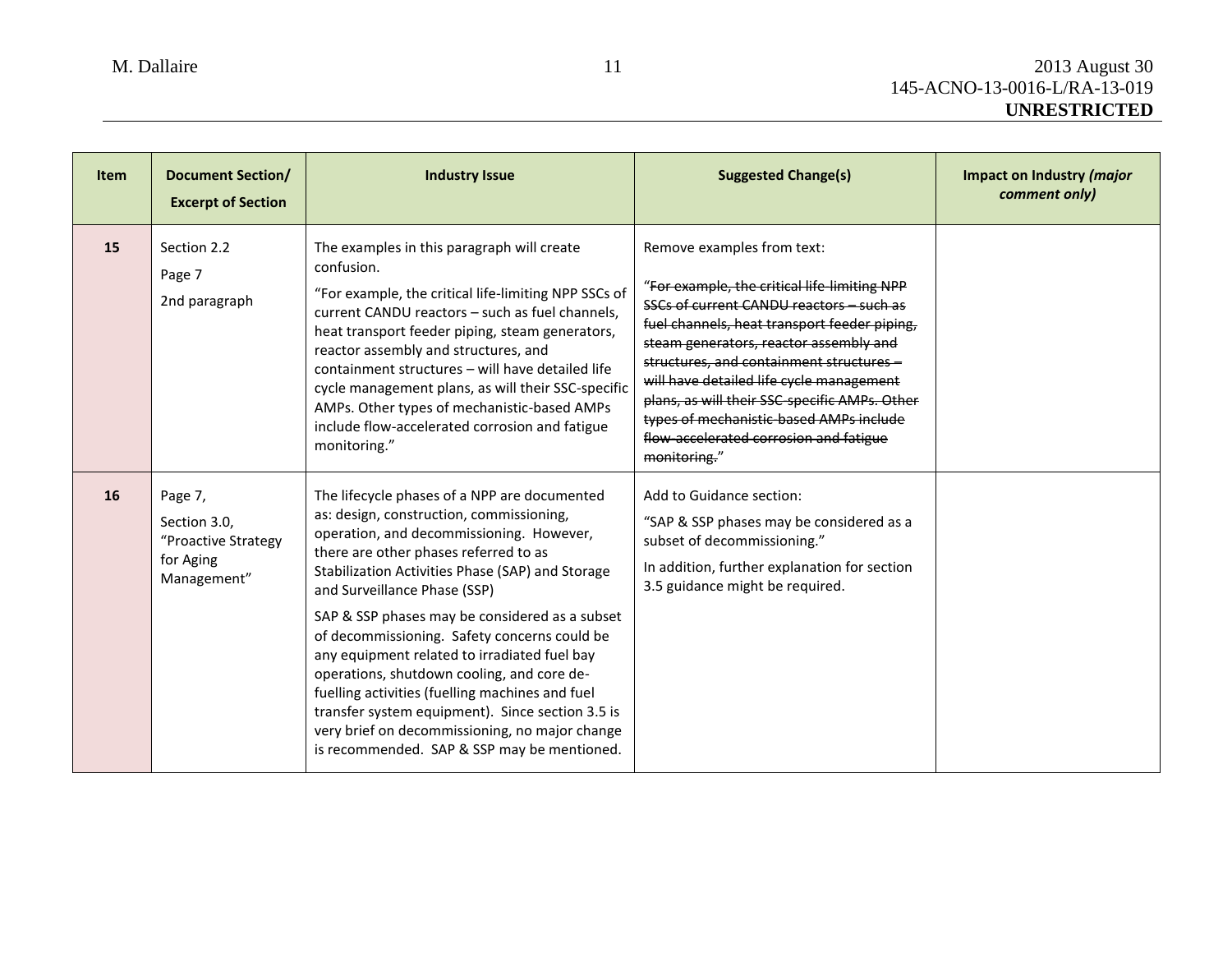| <b>Item</b> | <b>Document Section/</b><br><b>Excerpt of Section</b>                                                                                                                                                                                                                                                                               | <b>Industry Issue</b>                                                                                                                            | <b>Suggested Change(s)</b>                                                                                                                                                                                                                                                                                                                                                                                                                                                                                                                                                                  | Impact on Industry (major<br>comment only)                                                                                                                                                                                                                             |
|-------------|-------------------------------------------------------------------------------------------------------------------------------------------------------------------------------------------------------------------------------------------------------------------------------------------------------------------------------------|--------------------------------------------------------------------------------------------------------------------------------------------------|---------------------------------------------------------------------------------------------------------------------------------------------------------------------------------------------------------------------------------------------------------------------------------------------------------------------------------------------------------------------------------------------------------------------------------------------------------------------------------------------------------------------------------------------------------------------------------------------|------------------------------------------------------------------------------------------------------------------------------------------------------------------------------------------------------------------------------------------------------------------------|
| 17          | <b>Section 3.1 Design</b><br>Guidance<br>Last sentence on<br>Page 8 and 1st<br>paragraph on Page<br>9.<br>In refurbishment<br>projects, the change-<br>out of all of the<br>pressure tubes is<br>considered a<br>"replacement"<br>activity and the<br>change-out of all the<br>feeder pipes is<br>considered a<br>"repair" activity | The determination of whether an activity is a<br>repair or a replacement is already addressed in<br>CSA N285.0 and should not be addressed here. | Remove the following text from the<br>document:<br>"In refurbishment projects, the change-out<br>of all of the pressure tubes is considered a<br>"replacement" activity and the change-out<br>of all the feeder pipes is considered a<br>"repair" activity. In both of these examples,<br>aging management should be an important<br>consideration in the design (e.g., selection<br>of improved materials, increased wall<br>thickness), fabrication (stress relief of<br>feeder pipe bends), and commissioning<br>(baseline measurements) of these repair<br>and replacement activities." | This issue is addressed in<br>another document (CSA<br>Standard) already covered in<br>the licence. There is a risk that<br>the definitions will be<br>interpreted differently. We<br>suggest this not be included in<br>the document as it does not<br>add any value. |
| 18          | Section 3.1.1<br>Aging management<br>content in safety<br>analysis reports<br>Guidance<br>Page 9<br>$2nd$ item:<br>Safety-significant<br>SSC <sub>s</sub>                                                                                                                                                                           | The second item under "Guidance" uses the<br>term "safety-significant," which is not defined.                                                    | Add definition of "safety-significant" to the<br>Glossary.                                                                                                                                                                                                                                                                                                                                                                                                                                                                                                                                  |                                                                                                                                                                                                                                                                        |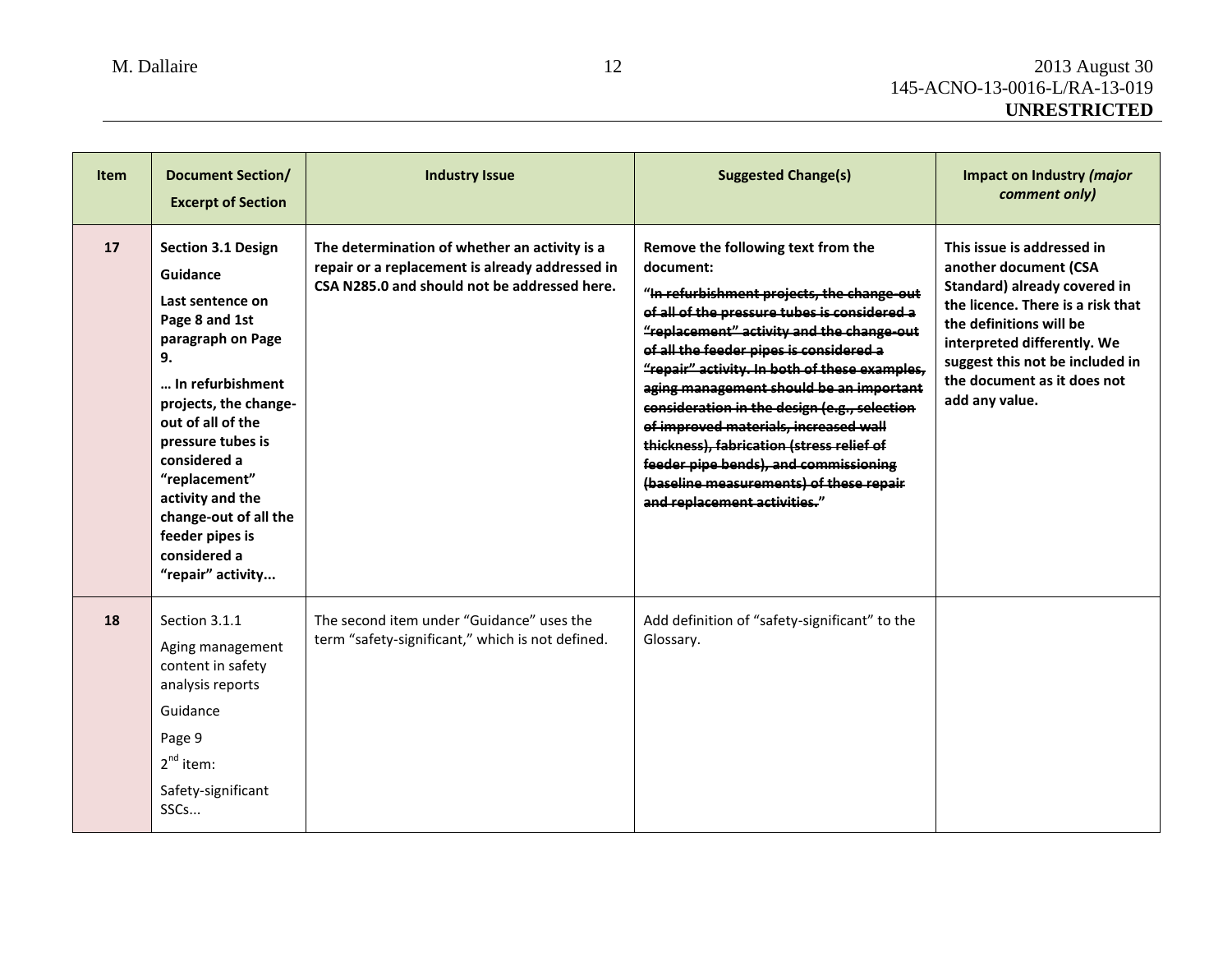| <b>Item</b> | <b>Document Section/</b><br><b>Excerpt of Section</b>                                                   | <b>Industry Issue</b>                                                                                                                                                                                                                                                                                                                                                                                                                                                                                                                                                                                                                                                                                                                                                                                                                                                                                                                                                                                                                                                         | <b>Suggested Change(s)</b>                                                                                                                                                                                                                                                                                                                                                                                                                                                                                                                                                                                                                                                                                                                                                                                                                                                                                                                                                                                                  | Impact on Industry (major<br>comment only)                                                                                                                                                                                                                                                        |
|-------------|---------------------------------------------------------------------------------------------------------|-------------------------------------------------------------------------------------------------------------------------------------------------------------------------------------------------------------------------------------------------------------------------------------------------------------------------------------------------------------------------------------------------------------------------------------------------------------------------------------------------------------------------------------------------------------------------------------------------------------------------------------------------------------------------------------------------------------------------------------------------------------------------------------------------------------------------------------------------------------------------------------------------------------------------------------------------------------------------------------------------------------------------------------------------------------------------------|-----------------------------------------------------------------------------------------------------------------------------------------------------------------------------------------------------------------------------------------------------------------------------------------------------------------------------------------------------------------------------------------------------------------------------------------------------------------------------------------------------------------------------------------------------------------------------------------------------------------------------------------------------------------------------------------------------------------------------------------------------------------------------------------------------------------------------------------------------------------------------------------------------------------------------------------------------------------------------------------------------------------------------|---------------------------------------------------------------------------------------------------------------------------------------------------------------------------------------------------------------------------------------------------------------------------------------------------|
| 19          | Section 3.1.1<br><b>Aging management</b><br>content in safety<br>analysis reports<br>Guidance<br>Page 9 | The following portion of Section 3.1.1 is too<br>detailed and belongs in the next revision of RD-<br>310:<br>"The safety analysis report for the NPP should<br>address the following items relating to aging<br>management:<br>1. an outline of the proactive strategy for aging<br>management and prerequisites for its<br>implementation<br>2. safety-significant SSCs of the NPP that could<br>be affected by aging<br>3. assumptions, methods, acceptance criteria,<br>and data used to account for the effects of the<br>aging of SSCs in the safety analysis, including<br>any time-limited assumptions and failure data<br>for probabilistic safety assessments<br>4. critical service conditions, operational limits<br>and conditions, and any other parameters to be<br>monitored and/or controlled that affect aging<br>assumptions used in safety analyses or<br>equipment qualification<br>5. data and information to be collected for<br>aging management in order to confirm that<br>safety analysis assumptions and acceptance<br>criteria continue to be met | Remove the following text from the<br>document:<br>"The safety analysis report for the NPP<br>should address the following items relating<br>to aging management:<br>1. an outline of the proactive strategy for<br>aging management and prerequisites for its<br>implementation<br>2. safety-significant SSCs of the NPP that<br>could be affected by aging<br>3. assumptions, methods, acceptance<br>criteria, and data used to account for the<br>effects of the aging of SSCs in the safety<br>analysis, including any time-limited<br>assumptions and failure data for<br>probabilistic safety assessments<br>4. critical service conditions, operational<br>limits and conditions, and any other<br>parameters to be monitored and/or<br>controlled that affect aging assumptions<br>used in safety analyses or equipment<br>qualification<br>5. data and information to be collected for<br>aging management in order to confirm that<br>safety analysis assumptions and<br>acceptance criteria continue to be met." | There is a concern, similar to<br>comment 17 above that<br>requirements between 2<br>documents will be interpreted<br>differently. All safety analysis<br>requirements should be<br>contained in RD-310. We<br>suggest that the document<br>reference RD-310 for safety<br>analysis requirements. |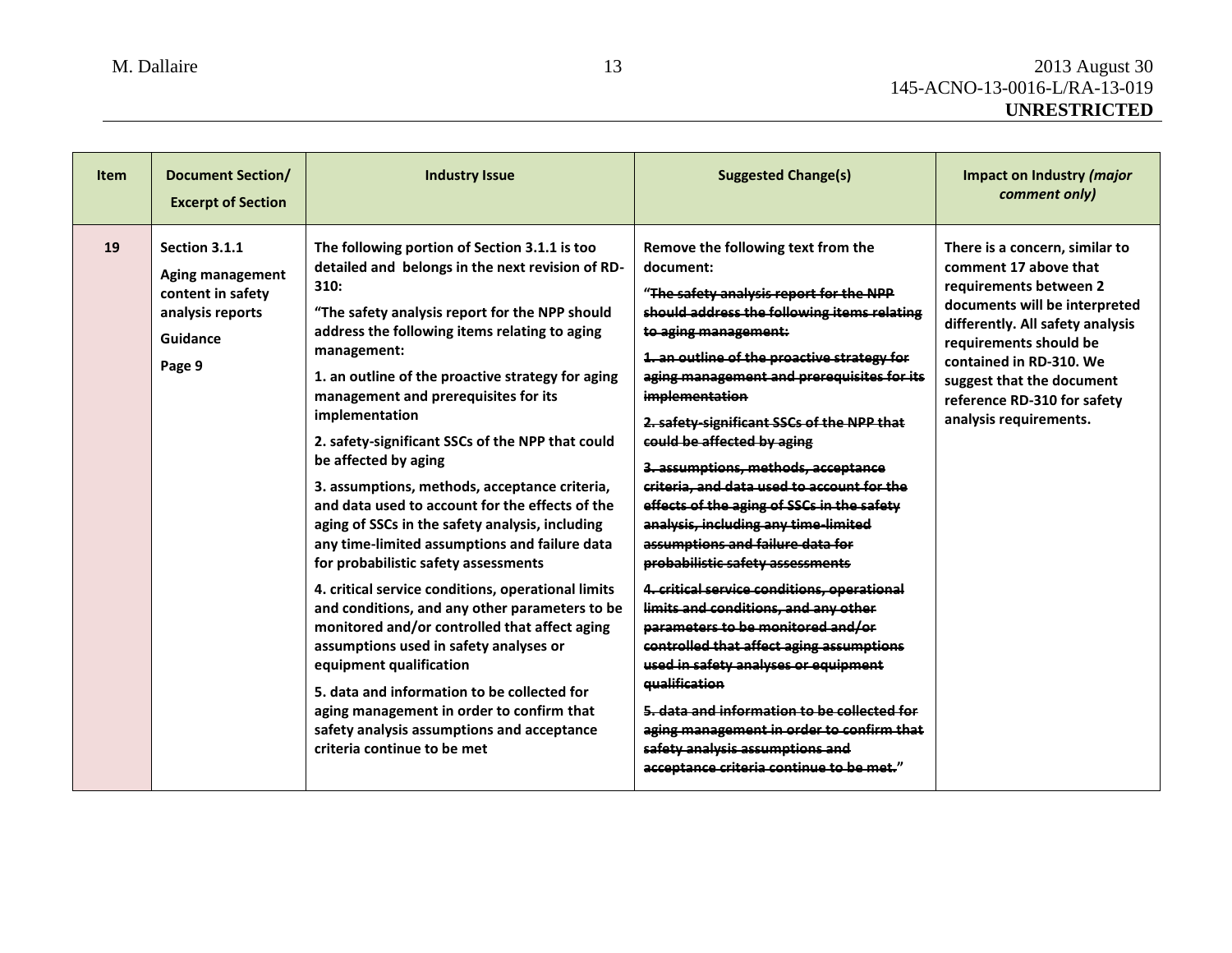| <b>Item</b> | <b>Document Section/</b><br><b>Excerpt of Section</b>           | <b>Industry Issue</b>                                                                                                                                                                                                                                                                                                                                 | <b>Suggested Change(s)</b>                                                                                                                                                                                                                                                                                                                                                          | Impact on Industry (major<br>comment only)                                                                                      |
|-------------|-----------------------------------------------------------------|-------------------------------------------------------------------------------------------------------------------------------------------------------------------------------------------------------------------------------------------------------------------------------------------------------------------------------------------------------|-------------------------------------------------------------------------------------------------------------------------------------------------------------------------------------------------------------------------------------------------------------------------------------------------------------------------------------------------------------------------------------|---------------------------------------------------------------------------------------------------------------------------------|
| 20          | Section 3.4.2<br>Long term<br>operation,<br>Guidance<br>Page 12 | Section 3.4.2, Guidance, the sentence:<br>"For the current fleet of reactors in Canada, this<br>is operation beyond approximately 30 years or<br>210,000 effective full-power hours."<br>suggests a design life of 30 years or 210,000<br>EFPH:<br>Thirty (30) years was an initial commercial<br>assumption for CANDU NPPs and not a design<br>life. | <b>Remove sentence:</b><br>"For the current fleet of reactors in Canada.<br>this is operation beyond approximately 30<br>years or 210,000 effective full-power<br>hours."                                                                                                                                                                                                           | If this sentence is not removed.<br>it may lead to confusion and<br>misinformation regarding the<br>safe operation of our NPPs. |
| 21          | Section 3.5 -<br>Decommissioning                                | It is not clear when a licensee has<br>'decommissioned' a component/ system. Need<br>a clear definition of when Aging Management is<br>no longer required.                                                                                                                                                                                            | Define when the Aging Management of a<br>decommissioned component / system is no<br>longer required.<br>Suggest stating that:<br>"An Ageing Management Program is no<br>longer required when the residual risks are<br>at or below acceptable levels. For example,<br>for reactor components it is after the<br>reactor is defueled and drained, and is ready<br>for safe storage." |                                                                                                                                 |
| 22          | Section 4.1<br>ltem 4<br>Page 14                                | The need for external organizations for aging<br>management services is an internal commercial<br>business management decision for the utility and<br>should not be included in the REGDOC.                                                                                                                                                           | Remove Guidance, Item 4, consideration of<br>external organizations for specific services<br>related to AM.                                                                                                                                                                                                                                                                         |                                                                                                                                 |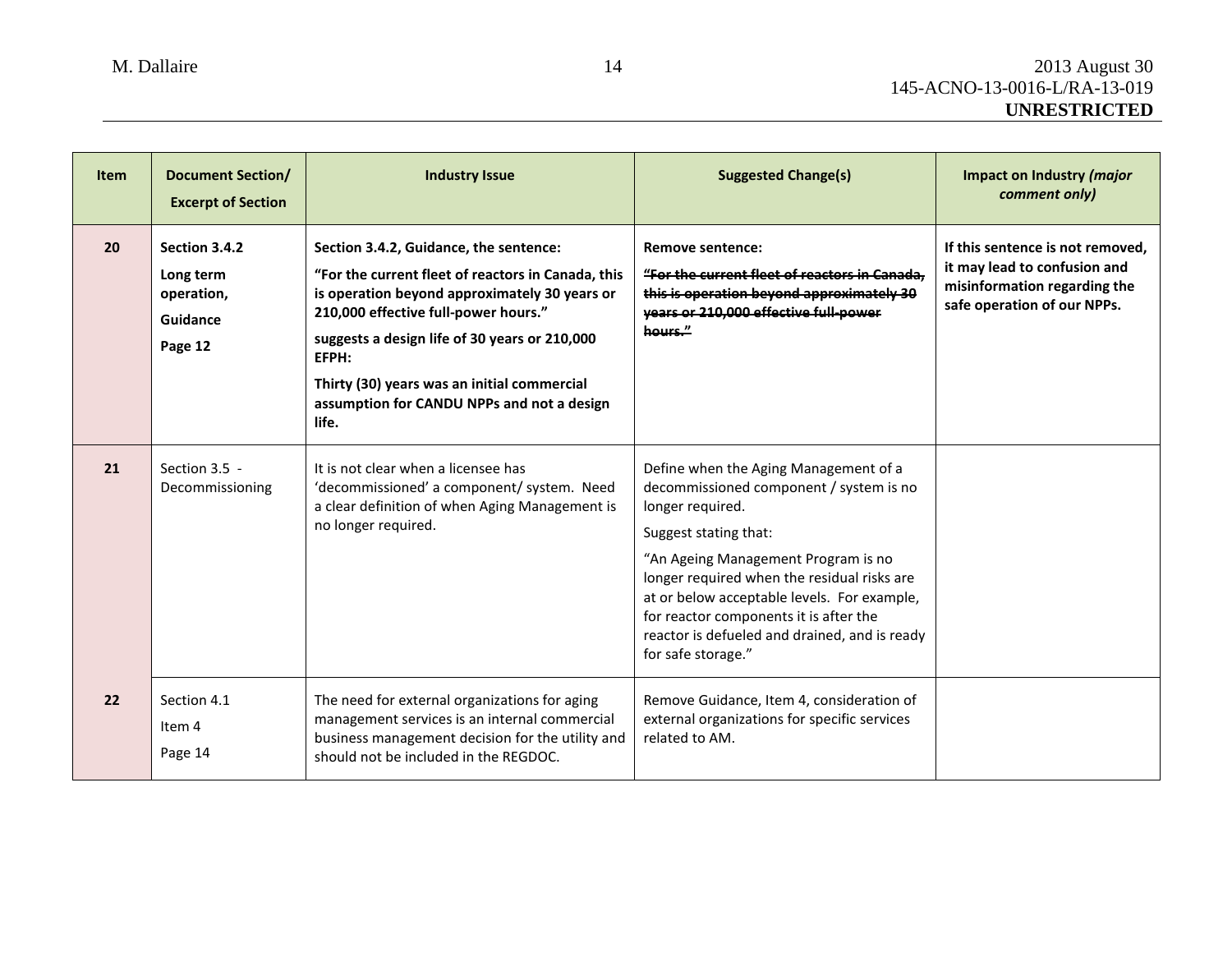| <b>Item</b> | <b>Document Section/</b><br><b>Excerpt of Section</b>      | <b>Industry Issue</b>                                                                                                                                                                                                                                                                                                                                                                                                                                                                                                                                                                                                                                                | <b>Suggested Change(s)</b>                                                                                                                                                                                                                                                                                                                                                                                                                                       | Impact on Industry (major<br>comment only)                                  |
|-------------|------------------------------------------------------------|----------------------------------------------------------------------------------------------------------------------------------------------------------------------------------------------------------------------------------------------------------------------------------------------------------------------------------------------------------------------------------------------------------------------------------------------------------------------------------------------------------------------------------------------------------------------------------------------------------------------------------------------------------------------|------------------------------------------------------------------------------------------------------------------------------------------------------------------------------------------------------------------------------------------------------------------------------------------------------------------------------------------------------------------------------------------------------------------------------------------------------------------|-----------------------------------------------------------------------------|
| 23          | Section 4.3,<br>Page 16<br>Guidance, Item 6                | "To ensure that the aging evaluation is resource-<br>effective, arrange the final list of elements and<br>components into related categories."<br>This level of detail should not be specified and is<br>not required in the REGDOC.<br>"Component Grouping" is a known practice in<br>condition assessment. This helps effectiveness,<br>but is not necessary. In practice, the process is<br>iterative and needs a few revisions to get to it<br>right. The list of elements and categories are<br>further sub-divided and revised based on the<br>results of the aging evaluation results.                                                                        | Remove item 6 from the REGDOC:<br>"To ensure that the aging evaluation is<br>resource-effective, arrange the final list of<br>elements and components into related<br>categories."                                                                                                                                                                                                                                                                               |                                                                             |
| 24          | <b>Section 4.5</b><br>Condition<br>assessments<br>Page 19. | The Requirements in this section are in "shall"<br>and 'should" statements.<br>It appears that the section is missing the<br>Guidance title, after the second paragraph.<br>The "should requirements" i.e. 3rd paragraph,<br>items 1 to 3, and the "may" requirement, i.e.<br>last paragraph are considered as guidance.<br>Also, it is recommended to acknowledge that<br>utilities perform condition assessments as part<br>of existing program and processes, including:<br>Life Cycle Management Plans, Component<br><b>Condition Assessments, System Condition</b><br><b>Assessments, and System Performance</b><br>Monitoring Plans and System Health Reports. | Add the following title after the second<br>paragraph on Page 19:<br>"Guidance<br>The condition assessment should provide<br>"<br>Acknowledge that utilities perform<br>condition assessments as part of existing<br>program and processes, including: Life<br><b>Cycle Management Plans, Component</b><br><b>Condition Assessments, System Condition</b><br><b>Assessments, and System Performance</b><br><b>Monitoring Plans and System Health</b><br>Reports. | If comment not implemented,<br>it could lead to inconsistent<br>compliance. |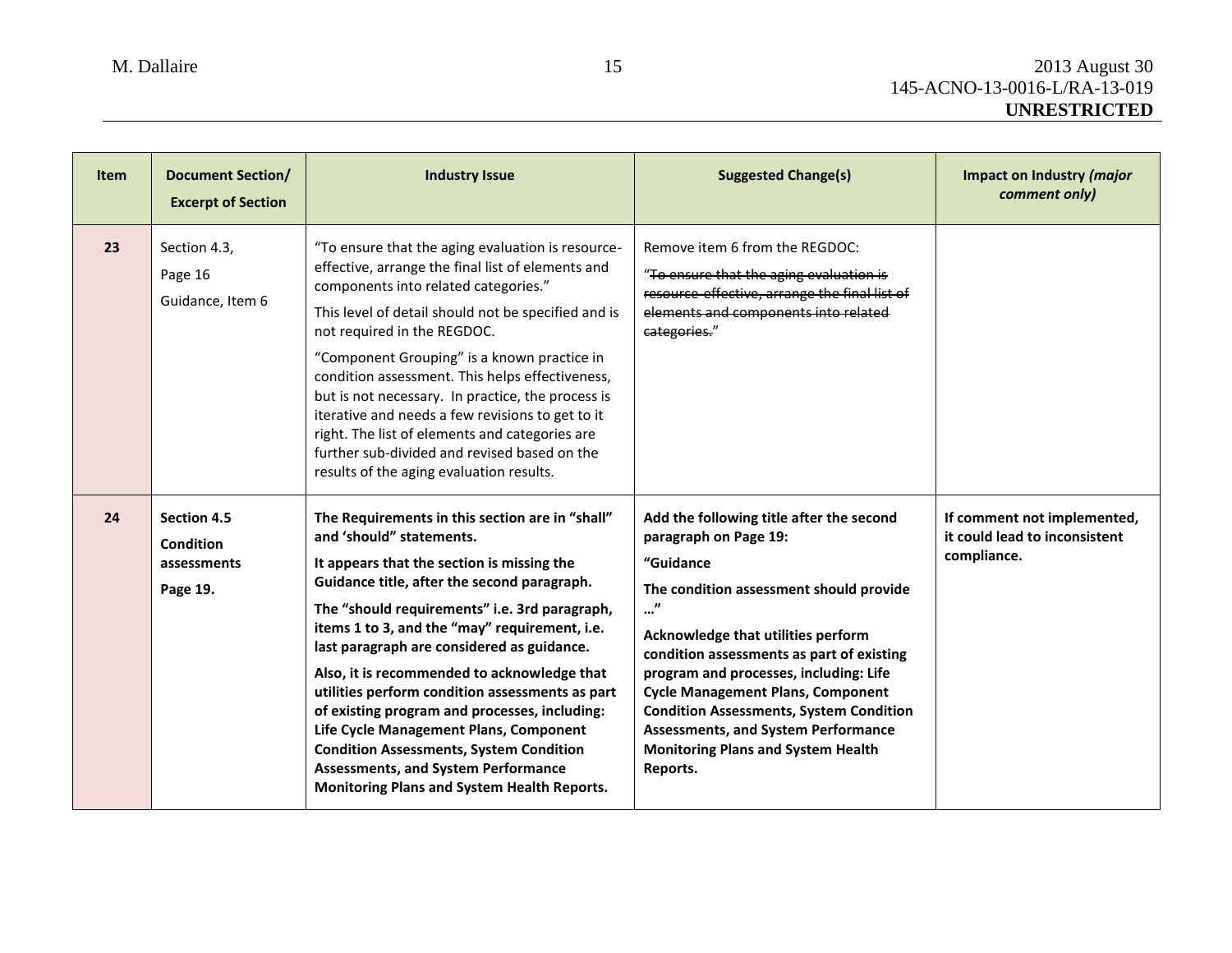| <b>Item</b> | <b>Document Section/</b><br><b>Excerpt of Section</b>                                      | <b>Industry Issue</b>                                                                                                                                                                                                                                                                                                   | <b>Suggested Change(s)</b>                                                                                                                                                                                                                                                                                                                                                               | Impact on Industry (major<br>comment only) |
|-------------|--------------------------------------------------------------------------------------------|-------------------------------------------------------------------------------------------------------------------------------------------------------------------------------------------------------------------------------------------------------------------------------------------------------------------------|------------------------------------------------------------------------------------------------------------------------------------------------------------------------------------------------------------------------------------------------------------------------------------------------------------------------------------------------------------------------------------------|--------------------------------------------|
| 25          | Section 4.5<br>Condition<br>assessments<br>Page 19.<br>Second paragraph,<br>last sentence. | The REGDOC text states that:<br>" [condition assessments] may be required<br>before an NPP returns to service after a<br>shutdown period or SSC lay-up."<br>It is recommended to clarify that shutdown<br>means "extended shutdown" as specified in the<br>guidance of Section 3.4.3, page 13, Guidance,<br>first line. | Suggest revising the text:<br>Change to:<br>"may be required before an NPP returns<br>to service after an extended shutdown<br>period or SSC lay-up."<br>Add in the guidance, or the glossary, the<br>definition of extended shutdown, i.e.<br>"Extended shutdowns are reactor<br>shutdowns lasting for a period exceeding<br>one year and exclude regular maintenance<br>outages."      |                                            |
| 26          | Section 4.7<br>Management of<br>technological<br>obsolescence<br>Page 20                   | Obsolescence may be addressed in several<br>licensee managed processes or by a dedicated<br>program. The wording in this section suggests<br>that the only option is to have a dedicated<br>program.                                                                                                                    | Replace text:<br>"The licensee shall establish a program for<br>management of technological obsolescence.<br>The provisions for the management of<br>obsolescence shall be documented."<br>with:<br>"The licensee shall have a managed process<br>for obsolescence. The provisions for the<br>management of obsolescence shall be<br>documented in the licensee's management<br>system." |                                            |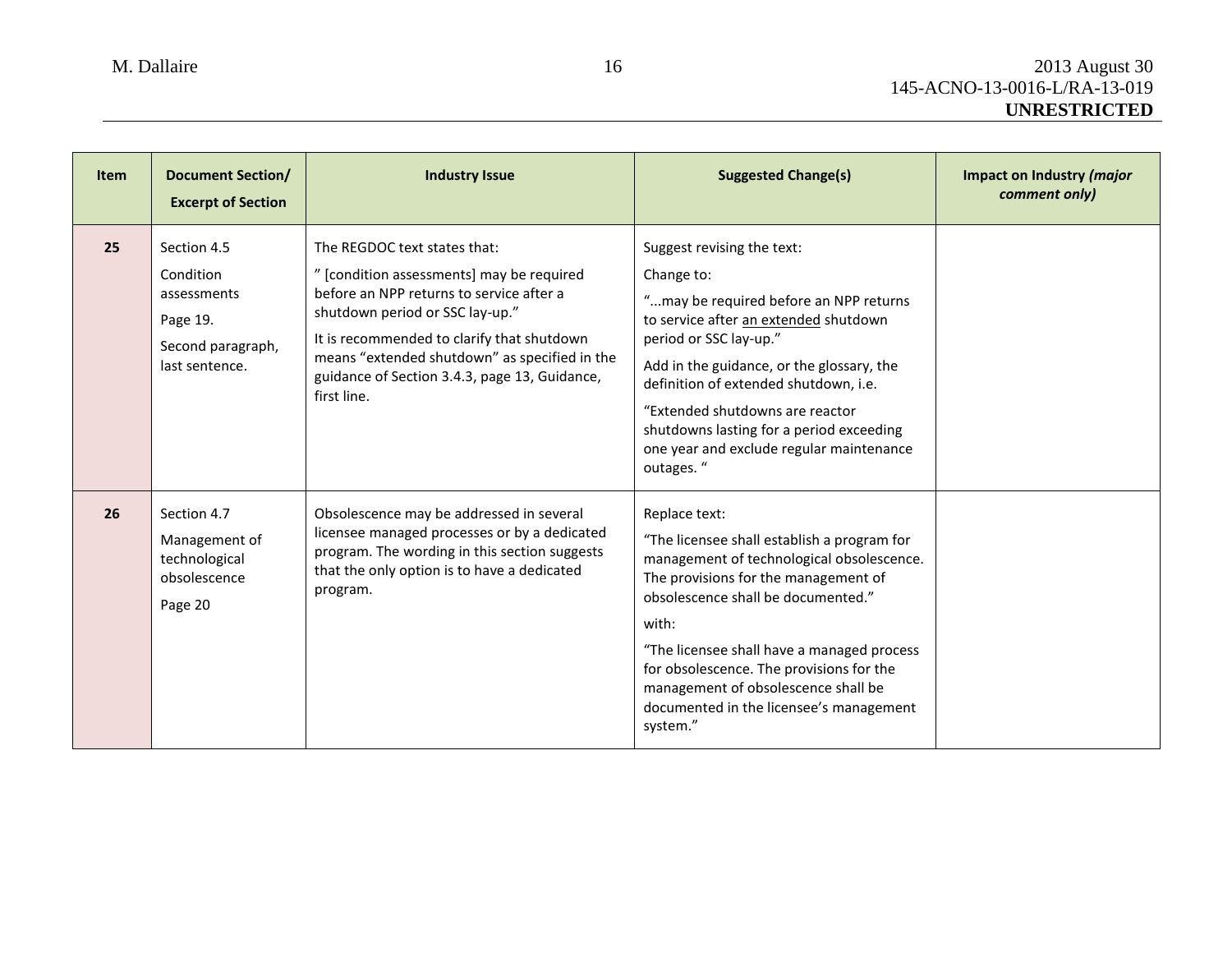| <b>Item</b> | <b>Document Section/</b><br><b>Excerpt of Section</b>                                                     | <b>Industry Issue</b>                                                                                                                                                                                                                                                                                                                                                                                                                                                                                                                                                                                                                                                        | <b>Suggested Change(s)</b>                                                                                                                                                                                                                                                                                                                                                                                                                                                                                                                                                                                                                                                       | Impact on Industry (major<br>comment only)                                                                                                                                                                                                                                                        |
|-------------|-----------------------------------------------------------------------------------------------------------|------------------------------------------------------------------------------------------------------------------------------------------------------------------------------------------------------------------------------------------------------------------------------------------------------------------------------------------------------------------------------------------------------------------------------------------------------------------------------------------------------------------------------------------------------------------------------------------------------------------------------------------------------------------------------|----------------------------------------------------------------------------------------------------------------------------------------------------------------------------------------------------------------------------------------------------------------------------------------------------------------------------------------------------------------------------------------------------------------------------------------------------------------------------------------------------------------------------------------------------------------------------------------------------------------------------------------------------------------------------------|---------------------------------------------------------------------------------------------------------------------------------------------------------------------------------------------------------------------------------------------------------------------------------------------------|
| 27          | <b>Section 4.7</b><br><b>Management of</b><br>technological<br>obsolescence<br>Page 20                    | While the IAEA NS G-2.12 document provides<br>guidance on the management of obsolescence,<br>it does not use the term "technological<br>obsolescence."                                                                                                                                                                                                                                                                                                                                                                                                                                                                                                                       | Add the definition of obsolescence to the<br>glossary and replace all references to<br>"technological obsolescence" with simply<br>"obsolescence."<br>Suggest using the terminology in alignment<br>with the IAEA NS G-2.12, Page 28, and<br>Section 5: Management of Obsolescence.                                                                                                                                                                                                                                                                                                                                                                                              | Not addressing this comment<br>could lead to inconsistencies<br>with compliance to the<br>requirements of this REGDOC.                                                                                                                                                                            |
| 28          | <b>Section 4.8</b><br>Guidance<br>Page 21<br><b>Definition of "safety</b><br>analysis" in this<br>REGDOC. | In the REGDOC, 'safety analysis' includes<br>reference to the Probabilistic Safety<br>Assessment (PSA) standard S-294.<br>This implies that PSA is part of safety analysis<br>and as per Section 3.4.1; the effects of aging on<br>PSA shall be evaluated.<br>There is currently no regulatory guidance on<br>how to incorporate aging into PSA. The same<br>comment applies for Section 3.4.2, Item 3 -<br>there is no regulatory guidance currently<br>available to include time-limited assumptions in<br>PSA for the period of long-term operation.<br>The referenced REGDOC S-294 does not<br>explicitly define aging management<br>methodologies to be applied to PSA. | 1- Remove the wording: "including safety<br>analysis [4, 5, 6], maintenance [15],<br>and reliability programs [14]." from the<br>sentence:<br>"All supporting programs and activities that<br>are credited as an integral part of the NPP<br>aging management shall be identified, and<br>their interfaces and information<br>requirements defined in the overall<br>integrated AMP framework document,<br>including safety analysis [4, 5, 6],<br>maintenance [15], and reliability programs<br>$[14]$ ."<br>Move the wording "including safety<br>$2 -$<br>analysis [4, 5, 6], maintenance [15],<br>and reliability programs [14]." to the<br>guidance section of Section 4.8. | There is no current approved<br>guidance or methodology for<br>including the effects of aging in<br>a PSA. Therefore it is not<br>possible to be in compliance<br>with this document. We also<br>note that any PSA<br>requirements should be<br>included in S-294 (or its<br>replacement REGDOC). |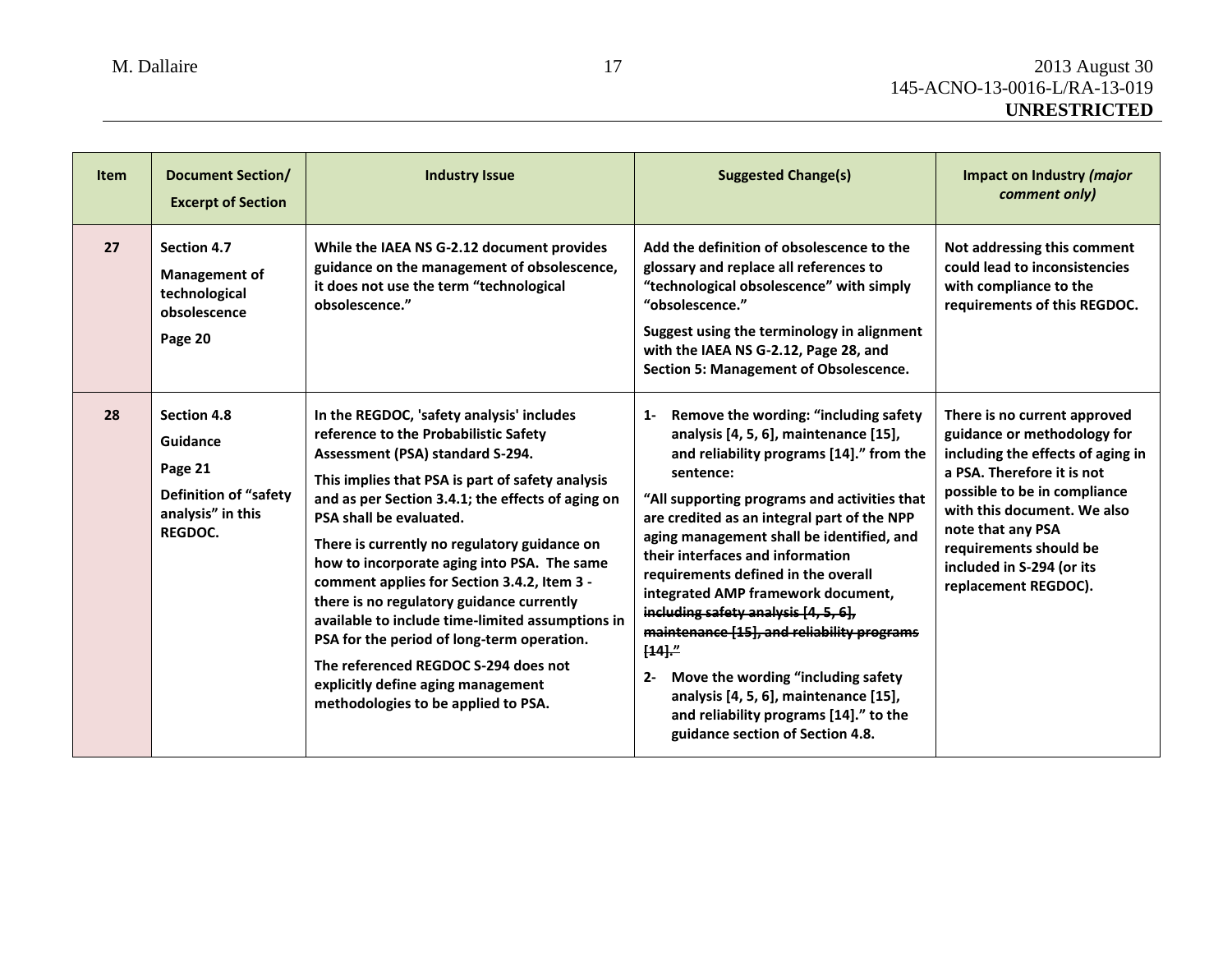| <b>Item</b> | <b>Document Section/</b><br><b>Excerpt of Section</b>                                                                                                                                                                                                                              | <b>Industry Issue</b>                                                                                                                                                                                                                                                                                                  | <b>Suggested Change(s)</b>                                                                                                                                                                                                                                                                                                                                                                                                   | Impact on Industry (major<br>comment only)                                                                                                                    |
|-------------|------------------------------------------------------------------------------------------------------------------------------------------------------------------------------------------------------------------------------------------------------------------------------------|------------------------------------------------------------------------------------------------------------------------------------------------------------------------------------------------------------------------------------------------------------------------------------------------------------------------|------------------------------------------------------------------------------------------------------------------------------------------------------------------------------------------------------------------------------------------------------------------------------------------------------------------------------------------------------------------------------------------------------------------------------|---------------------------------------------------------------------------------------------------------------------------------------------------------------|
| 29          | Section 4.10<br><b>Review and</b><br><b>Improvements</b><br>Page 21<br>3rd paragraph.<br>"In accordance with<br>S-99,                                                                                                                                                              | It is recommended to document all the<br>reporting requirements in the updated RD99.1,<br>not in the REGDOC 2.6.3.                                                                                                                                                                                                     | <b>Remove the sentence:</b><br>"In accordance with S-99, Reporting<br><b>Requirements for Operating Nuclear Power</b><br>Plants [16], licensees are required to report<br>the discovery of information that may<br>reveal an aging effect or hazard that is<br>different in nature, significantly greater in<br>probability, or greater in magnitude than<br>was previously provided to the CNSC in<br>licensing documents." | There is no need to include this<br>statement in the document as<br>the requirement is covered by<br>the reporting requirements<br>document (currently S-99). |
| 30          | Section 4.10<br>Guidance<br>Page 22<br>3 <sup>rd</sup> paragraph<br>" Whenever an AMP<br>deficiency is<br>identified, the<br>licensee should<br>assess its significance<br>and, where<br>appropriate, conduct<br>a root-cause<br>determination and<br>take corrective<br>actions " | The reference to a root cause determination<br>may not be appropriate based on safety<br>significance.<br>Licensees' corrective action programs require a<br>causal analysis which will determine whether an<br>apparent cause analysis or a root cause analysis<br>is required, depending on the safety significance. | Change to:<br>"Whenever an AM Program deficiency is<br>identified, the licensee should assess its<br>significance and, where appropriate,<br>conduct a causal analysis and take<br>corrective actions."                                                                                                                                                                                                                      |                                                                                                                                                               |